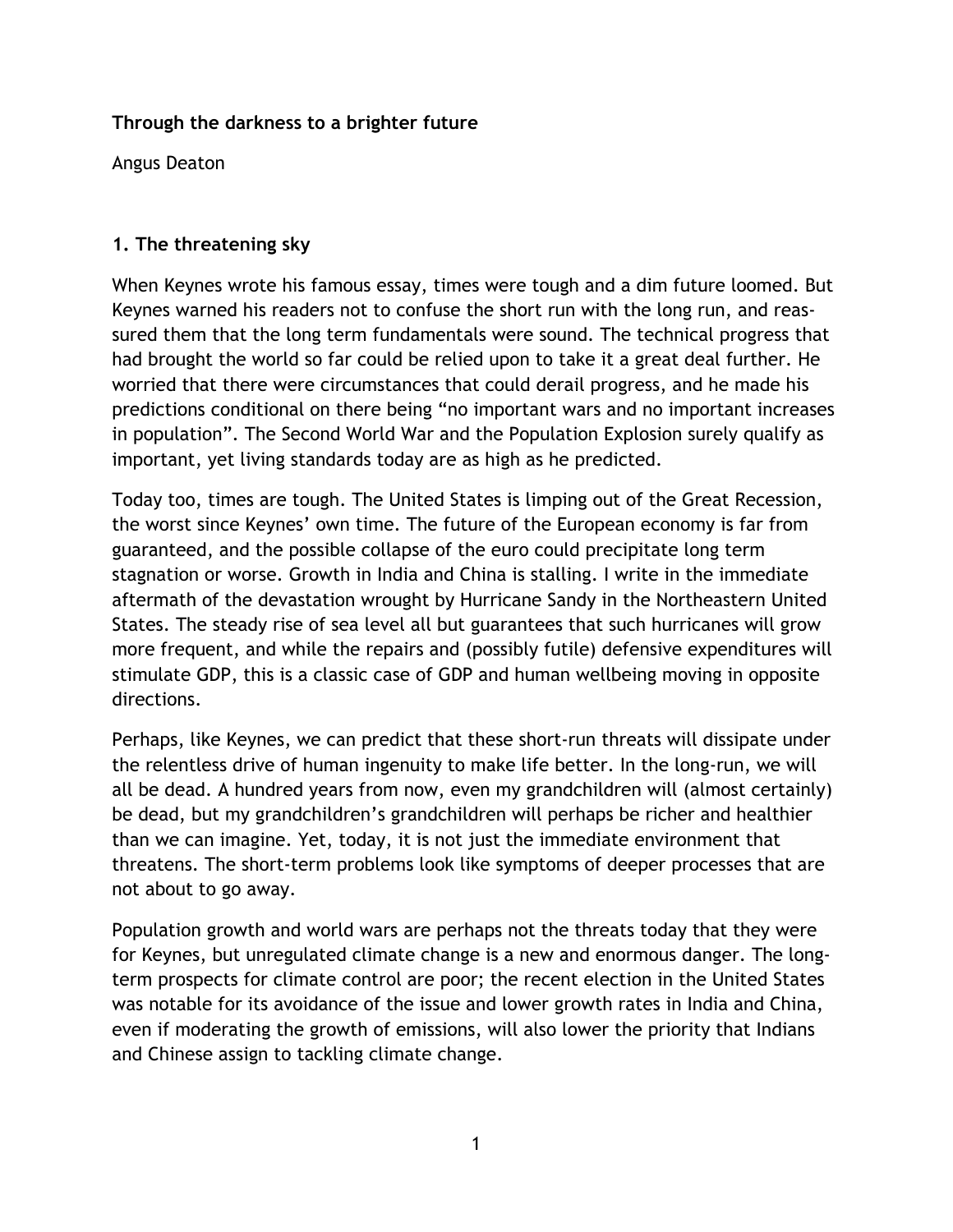The growth in living standards was threatened even before climate change. The growth of per capita GDP in the US has been falling decade by decade, even before the financial crisis. Even starting after the reconstruction spurt in Europe after World War 2, European growth rates were falling long before the euro crisis. Perhaps the gods of technical change have abandoned us. Many writers have bemoaned that current technical progress is almost entirely information based, that other aspects of production and consumption have changed little in the last thirty years, and that the internet, email, smart phones, iPods, and tablets are no more than beguiling toys that add as little to human welfare as they add to productivity growth.

Many of us are also concerned that the grotesque expansions in inequality of the last thirty years will undermine economic growth. When growth is not widely shared, and when a small fraction of the population grows fabulously wealthy, the power of the rich poses is a risk to the prosperity of everyone else. The super-wealthy have little need for public goods, for public health care or for public education, or even for some kinds of basic infrastructure. Yet education and health are part of welfare in and of themselves, and a broadly educated and healthy population is required to support the innovation on which growth depends. At the same time, the rich often have both the incentives and the means to block the creative destruction that is required at each new round of innovation.

Those who are doing well will organize to protect what they have, including in ways that benefit them at the expense of the majority, for example, by lobbying for special interest rules and regulations. Financial crises have happened throughout history, just as hurricanes have happened throughout history. But just as the latest hurricane is worse because it was fueled by rising sea levels and so is a portent of ever more frequent hurricanes, the latest financial crisis is worse if it was partly caused by an over-powerful and under-regulated financial sector.

The United States spends eighteen percent of its GDP on healthcare, much of it on procedures and devices that do little to improve health. Technical progress in healthcare is driven as much by what the government will pay for as by it payoff in extending lifespans. And the bigger and richer the healthcare industry, the more power it has to influence the payment rules and to prevent the establishment of any authority that could check the cost effectiveness of new procedures. A system in which the government pays for most of health spending while lobbyists set the rules and prices is a system that allows the few to plunder the many. Overgrown financial and healthcare sectors are effective rent-seeking machines for their executives while they reduce the wellbeing of the rest of us.

Such processes put a brake on economic growth, and their pervasiveness can justify pessimism about the prospects for long run growth.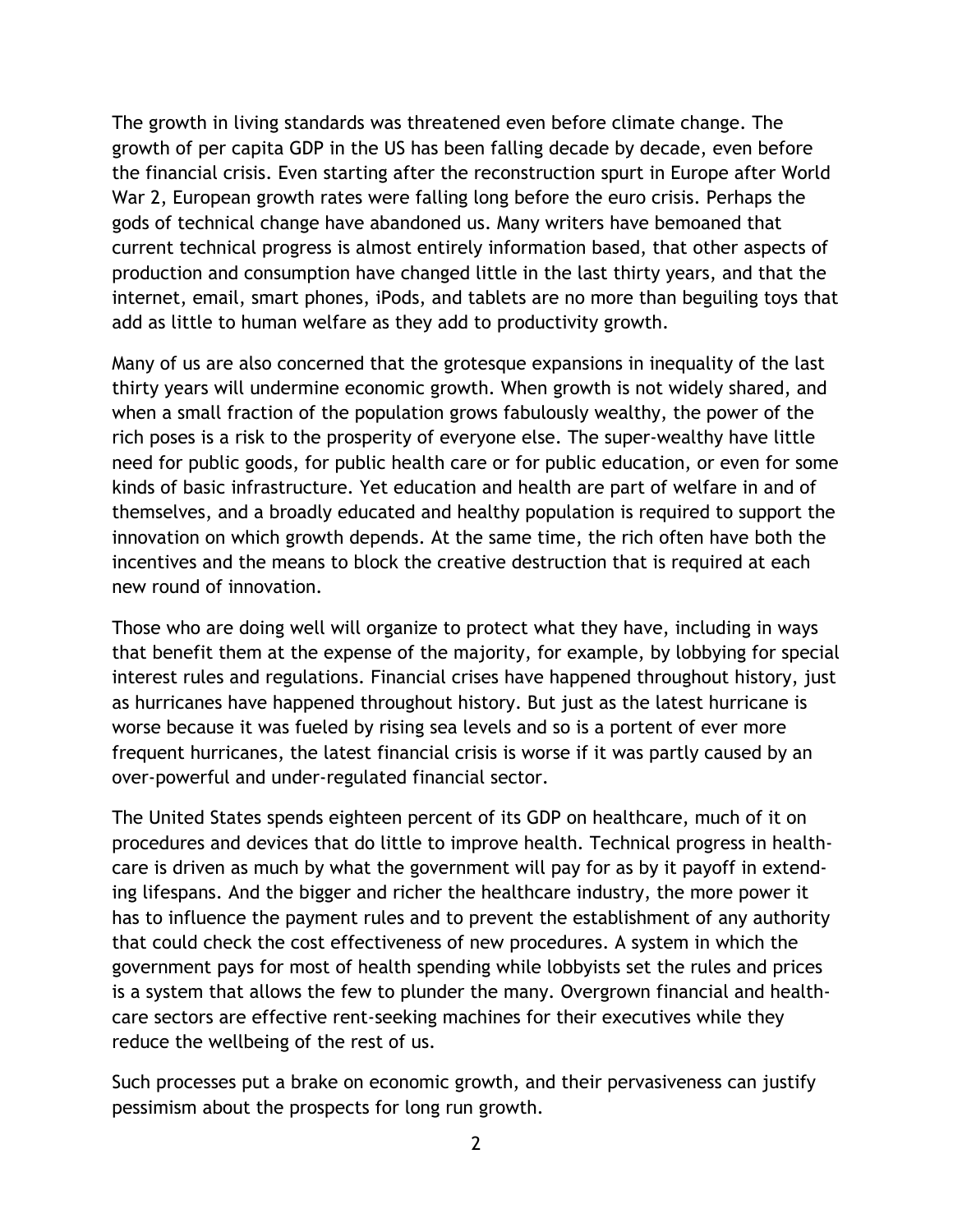The long established increase in life expectancy is also losing momentum. The reductions in infant and child mortality that propelled the first expansion in lifespans have been replaced, over the last half century, by reductions in mortality at higher ages. Reductions in cardiovascular mortality among middle-aged and elderly have been driven by reductions in smoking, by drug-based methods for controlling hypertension, and by better treatments for those who have had heart attacks. Any reductions in mortality that once came from better nutrition have been long exhausted and we are now going the other way as the increasing prevalence of obesity and diabetes acts to reverse the mortality decline.

Cancer is the other great killer, and the war on cancer, long declared, is far from won. And even if progress continues, future mortality declines must come, not among the young, among whom mortality is already very low, but among the elderly. While I, and other old people, are better off with a few more years to spend with my grandchildren, and even to speculate about the lives of my great-great-grandchildren a century from now, advances at the end of life merely postpone the inevitable for a few years, and do little to advance life expectancy.

This is a gloomy picture, and it would not be hard to persuade oneself that there is little hope for further increases in living standards or in life expectancy. Perhaps we can feel better about this if, unlike me, you can bring yourself to accept the argument that living standards are over-rated in any case, that human well-being does not improve with economic growth, and that we should seek improvements in wellbeing elsewhere, through better social relationships, better health, and more leisure.

Even so, I remain cautiously optimistic.

As I have stated them, the negative arguments are too strong, and in some cases wrong. They are also too narrow, both in scope and content. Their scope includes only rich countries, ignoring what has been happening and might happen for most of the people on the planet. Even if my great-great-grandchildren may not be much richer or much longer lived than their grandparents, the prospects for Africans, Indians, and Chinese are brighter. Keynes' content was also too narrow. He talked about material living standards, not about health and life expectancy. But even health and wealth are far from exhausting the possibilities for improvement for our (and others') descendants.

# **2. The brighter side: growth**

For much of the quarter-millennium history of economic growth, progress was measured by how much stuff was made, by more goods per person. Today, goods are less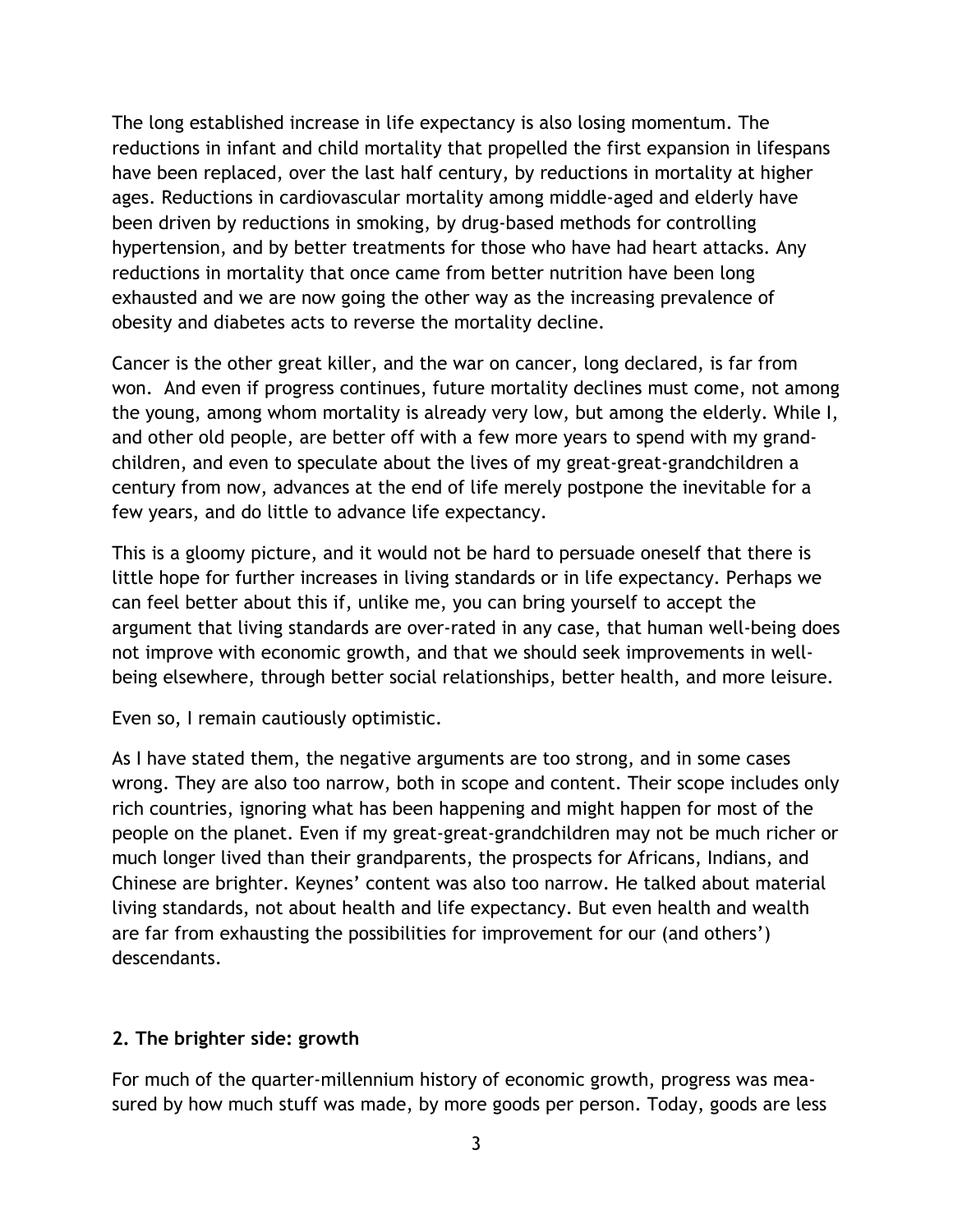important than services, and quality is more important than quantity, so that the growth of quality has replaced the growth of quantity as the basis for increases in wellbeing. Yet it is very hard to measure services, and almost impossibly hard to measure quality.

A more general point is that GDP is much worse measured than is suggested by its cultural prominence. Gross concepts make no allowance for the depreciation or destruction of capital. There are both conceptual issues—no value is attached to nontraded services, the most important of which is unpaid work in the home, nor to leisure—and practical issues—assumption based estimates ("imputations" rather than measurements) play an increasing role (up to a third of household income) in advanced economies. There are good reasons for current practice, and almost equally good reasons to change. In the meantime, the magnitude of conceptual and practical uncertainty is large and growing, and we should treat the declining g growth measures with a good deal of skepticism.

The output of many services is hard to measure, so the statisticians do what they can and measure inputs, not outputs. They make productivity adjustments—within each country's national accounts and between countries when making international comparisons—but these are imputations with large margins of error. In many case, such as government services, productivity growth is ignored. Exceptional productivity growth in services goes largely unmeasured. One of the most important services—the benefits that owners get from living in their own homes—is almost entirely imputed, often by extrapolating from a small and unrepresentative rental markets, or by imputing the user cost of the asset. Technical improvements that make our homes better consumption machines go largely unmeasured.

While there is no evidence of systematic understatement of service growth, this is not true for improvements in quality, nor for the benefits of radically new goods. Many quality improvements and new goods are "patched in" to the national income accounts and many scholars have argued that the benefits of the major consumer innovations of our time—ATMs, cellphones, email, internet shopping, personal entertainment devices—are seriously underestimated. No one knows how to fix this, and statistical offices make some allowances for improvements in quality in existing devices—like cars and computers—but the growth in material living standards is almost certainly being underestimated by the treatment of these items.

I also challenge the proposition that the information revolution and its associated devices do little for human wellbeing. Many have documented the importance of spending time and socializing with friends and family, but this is exactly the feature of everyday life that the new communication methods work to enhance. All of us can remain in touch with our children and friends throughout every day, videoconferenc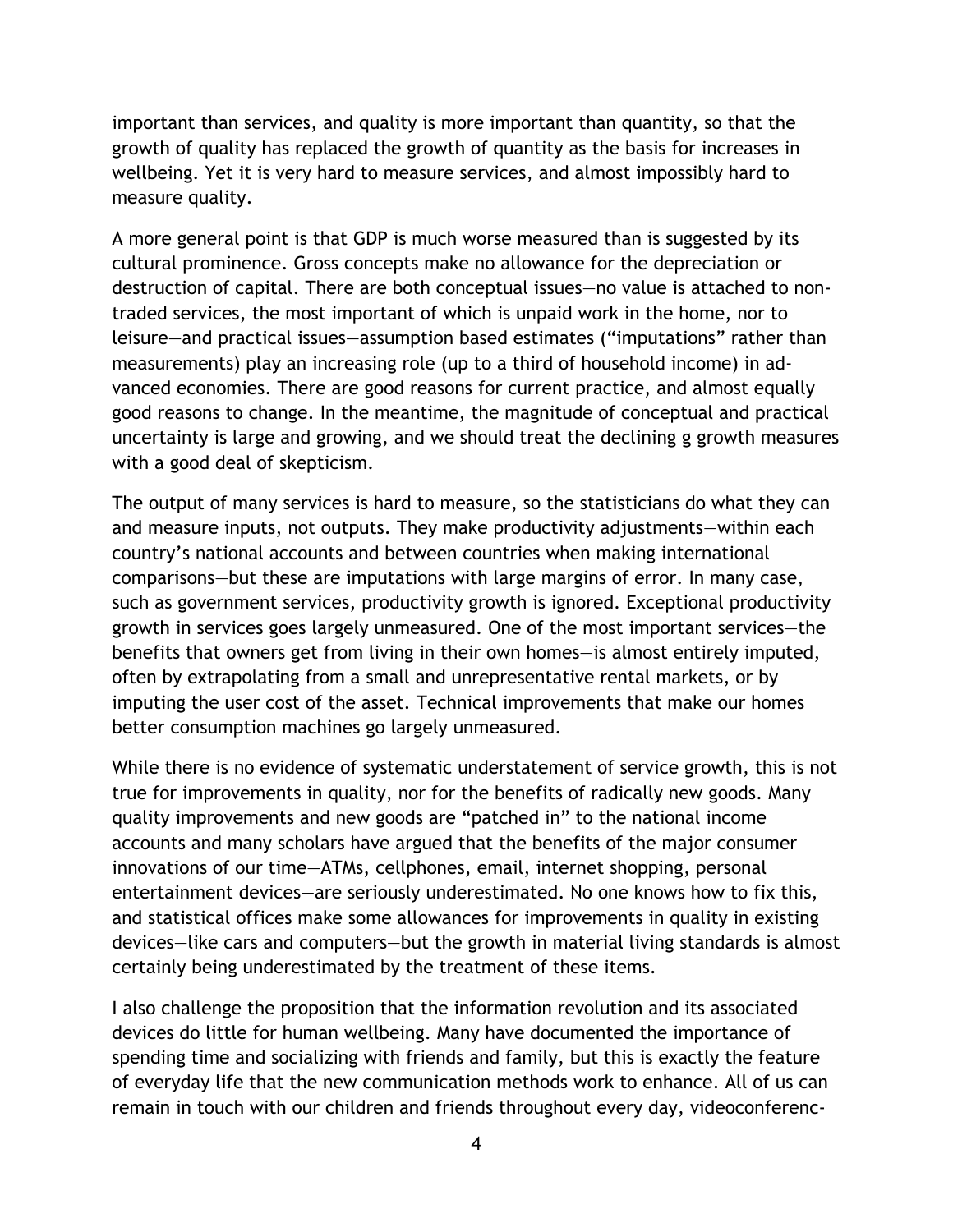ing is essentially free, and we can cultivate close friendships with people who live thousands of miles away. When my parents said goodbye to relatives and friends who left Scotland to look for better lives in Canada and Australia, they never expected to see or to talk to them again, except perhaps for a brief and astronomically expensive phone call when someone died. Today, we often don't even know where people are physically located when we work with them, talk to them, or play with them. We can also enjoy the great human achievements of the past and the present, cheaply accessing literature, music, and movies at any time and in any place. That these joys are not captured in the growth statistics tells us about the growth statistics, not about the technology. If they are belittled by those who do not use them, it tells us only to pay no attention to those who purport to use their own preference to pass judgments on the pleasures of others.

For most of the world's population, who do not live in the rich countries, there has been no slowdown in growth. Indeed, the more than two and a half billion people who live in India and China have recently experienced sustained growth rates that are unparalleled in any country or period. Can we expect those to continue?

Indian and Chinese growth rates have slowed in the aftermath of the financial crisis, and were likely overstated by the official statistics of both countries. While the slowing is likely a short-term effect, we should also remember that country growth spurts are rarely sustained as long as have been India's and China's, so perhaps they are "due" to stop. China's political regime is not one that will easily tolerate creative destruction, and its increasingly corrupt and extractive regime will increasingly be a drag on growth.

Even so, to go back to Keynes, there are fundamental reasons why India, China, and at least some other now poor countries should grow rapidly in the future. Catch-up growth is easier than growth on the frontier; many new ideas, new devices, and new ways of doing things can be imported from abroad, and do not need to be reinvented from scratch. And while such importation requires local innovation, adaptation (and destruction) that does not come for free, catch-up growth is easier and, in the right circumstances, can be much more rapid than the original growth. Even sub-Saharan Africa, which was the basket case of economic growth in the 80s and early 90s, is showing signs of revival. Some of this comes from higher commodity prices, which cannot be relied on for the long run, but some also comes from better macroeconomic management learned from abroad. If the west can wean itself off the destructive foreign "aid" that it is currently pouring into Africa, governance is likely to improve too, and growth will follow.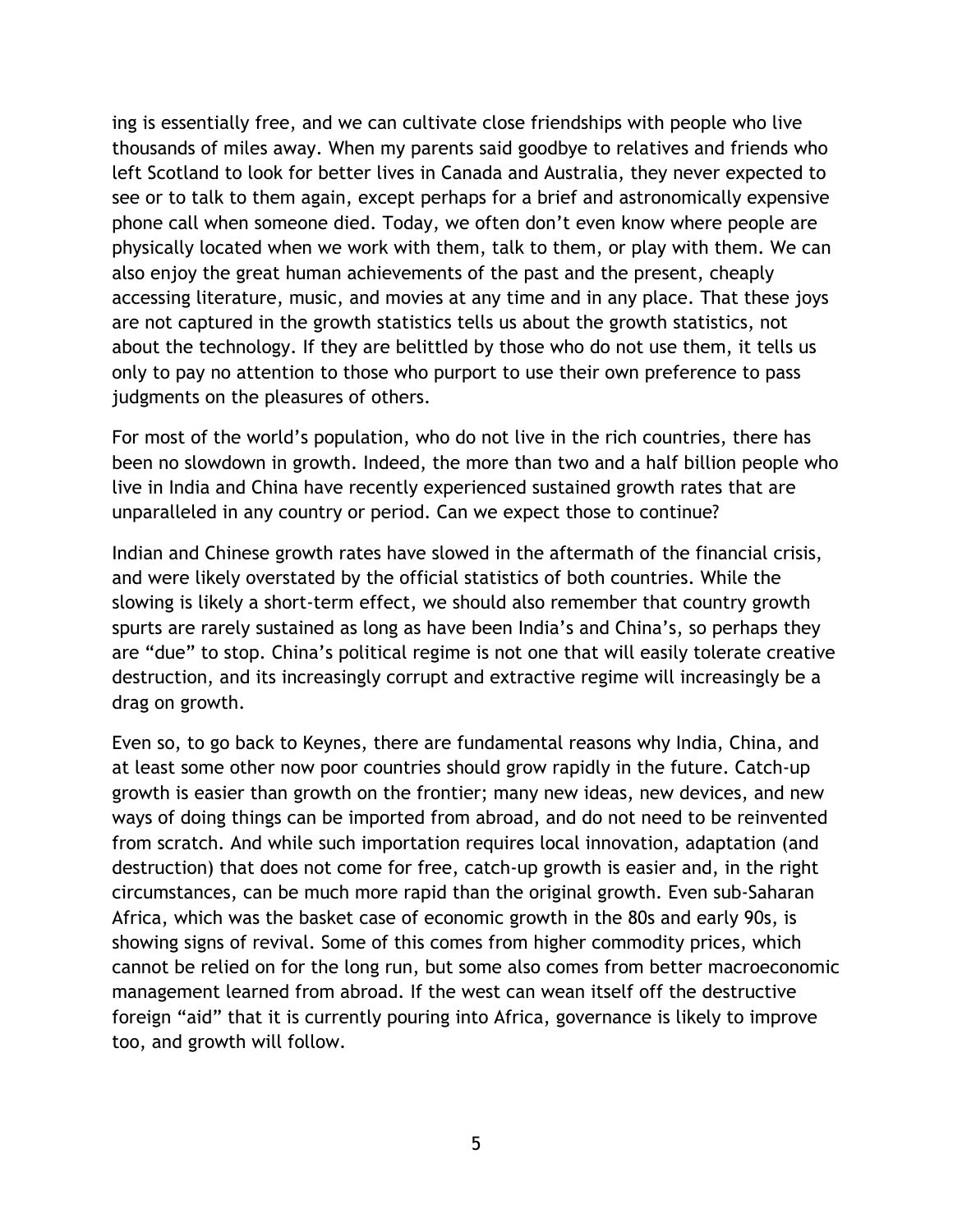### **3. The brighter side: health**

American life expectancy has increased by about 30 years since 1900, though the annual rate of increase before 1950 was about twice as fast as the annual rate of increase since 1950. At the same time, life expectancy gaps between the rich and the poor world have narrowed. If we were to use some compound of life expectancy and income as a welfare measure—for example, per capita income multiplied by life expectancy—overall growth in rich countries has been slowing even faster than income growth alone, and poor countries have been catching up with rich countries. Or at least they were catching up except for those affected by HIV/AIDS, and we might hope that those countries will catch up again once the epidemic is controlled.

The slowing in the rich countries, and the catching up of the poor with the rich, are both mechanical features of life expectancy. Life expectancy is a convenient but essentially arbitrary measure of population health and it gives much higher weight to deaths of children than to deaths of adults. So the decelerating growth in life expectancy cannot be taken to mean that the decline in *all* mortality rates is slowing down, nor that all mortality gaps between poor and rich countries are narrowing. As for the future, the slowing down in the rate of growth of life expectancy cannot be taken as a sign of things to come. There are real threats to future mortality decline whether or not HIV/AIDS is controlled is one—but the deceleration of life expectancy is not one of them.

In both rich and poor countries, life is riskier in early childhood and in old age, with little risk of death in adulthood. But in poor countries today, as in rich countries in the past, the chance of dying in the first few years of life is much higher than it is in rich countries. About 50 out of every 1,000 children born in India die in their first year, close to the fraction that died in Scotland in the year that I was born. In 2010, less than 4 out of every 1,000 infants died in Scotland, the lowest figure ever recorded and one of the lowest rates in the world. In rich countries today, death stalks the elderly. In rich countries in the past, and in poor countries today, death stalks the young. In poor countries today, as in rich countries in the past, progress comes from reducing mortality among children. In the rich countries today, progress comes from reducing mortality among adults.

The first health improvements came (and in some places are still coming) from better public health, such things as clean water, sanitation, vaccination, and the elimination of pests that cause disease. These things can bring rapid falls in infant and child mortality, and life expectancy zooms upward. Once those "easy pickings"—at least for life expectancy—are gone, health improvements have to come from reducing adult mortality, which means reducing heart disease and cancer. There has been enormous progress in rich countries in reducing mortality from heart disease and many middle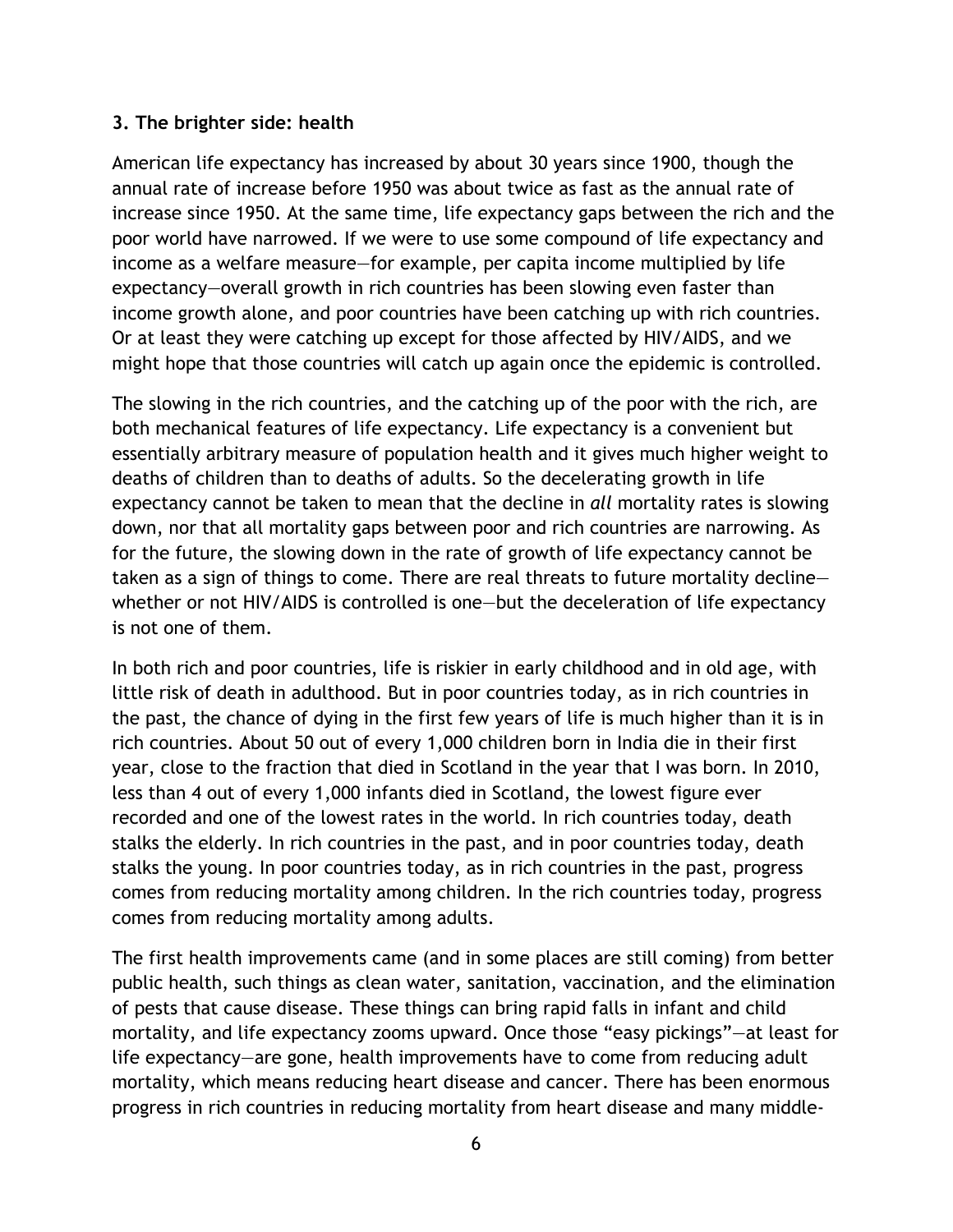aged and elderly lives have been saved. This kind of progress does much less for life expectancy than progress in reducing mortality among children.

We can argue either way about whether the life of a newborn is worth more or less than the life of someone in middle age, or someone in old age, but there can be no automatic presumption in favor of the simplistic view that saving more years of life is always the best thing to do. The slowdown in the rate of improvement of life expectancy is essentially a measure of success not of failure. In the rich countries, we have largely disposed of the early life killers, which are the ones that have the big effects on life expectancy, and have moved on to the next killers, which strike at older ages.

The real question for our grandchildren and their grandchildren is whether the progress in mortality reduction can be expected to continue. Once again, the sky is not entirely clear, but I believe that the answer is yes.

The current reduction in mortality from cardiovascular disease still has some way to go. Anti-hypertensive drugs are cheap and effective, but require patients to have their blood pressure regularly checked by a physician, something that many people do not do. There are many lives here that can be cheaply saved. Smoking rates have come down among men and, with a lag, among women, so that the gap in life expectancy between women and men is now smaller than it has been for many years. If women continue to quit as men have done, many fewer of them will die from cardiovascular disease and lung cancer.

What about cancers other than lung cancer? The most important are breast cancer (primarily among women), prostate cancer (entirely among men) and colorectal cancer (among both men and women). In very recent years, serious progress has been made against all three of these cancers, driven by a combination of screening and new drugs, some developed in the traditional way, by trial and error, and some using new scientific advances in understanding how cancer works. Unlike mortality reduction through anti-hypertensive drugs, through giving people aspirin after a heart attack, or through smoking reductions, these treatments are expensive, and their widespread use could be limited by lower growth rates of income, should those come to pass. But many scholars believe that, over the next 50 years, we will see the progress against cancer that we have seen in the last 50 years against cardiovascular disease.

One of the deep reasons that health will continue to improve is that people want it to improve, and are prepared to pay for the innovations, basic science, discoveries about behavior, drugs, procedures, and devices that support it. Innovations cannot be bought off the shelf, nor do they always come along when they are needed. But there is no doubt that urgency helps. As each disease is conquered, the next becomes the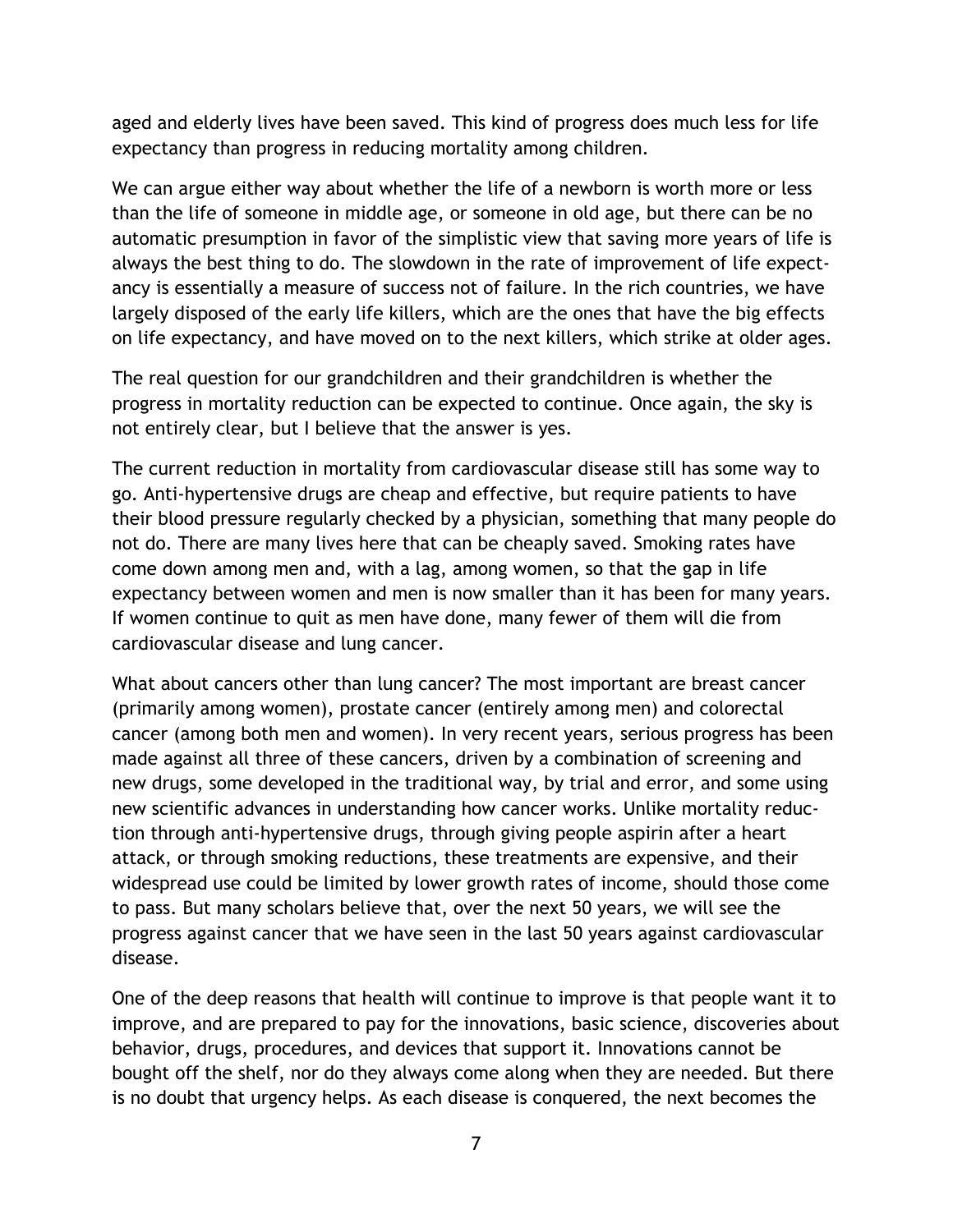main target; no one cared about Alzheimer's when a quarter of the population did not reach its fifth birthday. But as life expectancy increases, these late life diseases become priorities, and as people get richer, they will devote larger and larger shares of their incomes to dealing with them, so that spending rises faster than national income.

In poor countries, infant and child mortality remains a major curse, even if there has been enormous improvement over the last half century. The children that die in these countries would not have died had they been born in rich countries, and to that extent, we should be able to prevent their deaths. They are not dying from incurable exotic diseases, but from respiratory infections, from diarrheal disease, and from vaccine preventable diseases, all of which have been abolished among children in rich countries. So the potential for progress is enormous. Some will come through more widespread education, particularly of women, which brings a wider understanding of the germ theory of disease and its implications, like the need for hand-washing and for clean water.

Unfortunately, the major roadblock here is not the availability of medicines—many of which are cheap and readily available—but the capacity of many governments to develop a system of maternal and child care that will bring these known remedies to these children and their mothers. Much will depend, not so much on economic growth in poor countries—China did much better in reducing child mortality *before* it began to grow, and the same is true in India to a lesser extent—but on improvements in state capacity and state commitment.

Apart from in sub-Saharan Africa, most deaths in the world today are from non-communicable diseases such as heart disease and cancer, not from the infectious diseases that have been the primary enemy for much of human history. As we have seen, cardiovascular disease mortality has fallen rapidly in rich countries, and has done so based on cheap drugs and on smoking reduction. While the new cancer treatments may be difficult for public health authorities to afford in many non-rich countries, cost is not a consideration for aspirin or for diuretics, and we can expect to see a spread in treatment rates from both public and private providers around the world. Again, the constraint may be the rate at which adequate physician-based health systems can evolve (public sector) and be regulated (private sector). The outlook for smoking rates in poor countries is less positive, if only because rising incomes will work to increase smoking, and because tobacco companies are targeting consumers in some middle income countries.

Even HIV/AIDS, which has wiped out the life expectancy gains of the last fifty years in several countries in Africa, is being tackled by the provision of anti-retroviral drugs. Between 2003 and 2010, the number of people receiving these drugs in poor countries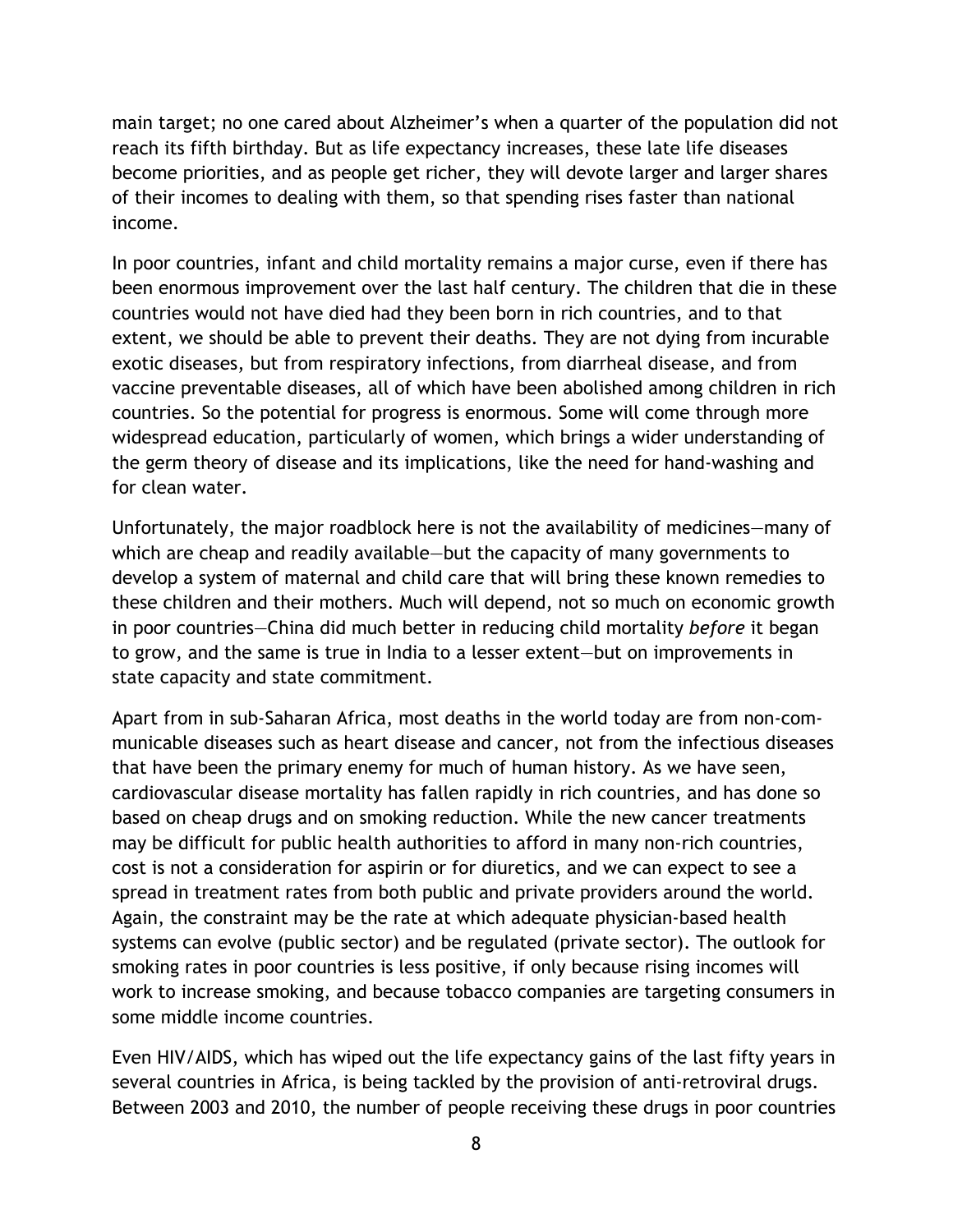increased from under 3 million to more than 10 million. With luck, the epidemic will be history long before the century is up.

There are links from income growth to health improvements; better nutrition comes with more money, public health projects—water and sanitation—cost public money, and the pressure for innovation is both fueled and financed by rising living standards. Yet it is a mistake to think that income and health always march together. Catch-up health improvements, like catch-up growth, require modest innovation—more in process than in concept—and historically there have been many occasions where there were massive reductions in mortality—through antibiotics, water provision, and mosquito control—in places where living standards were stagnant. Policy matters too. When China decided to encourage rapid economic growth in the mid-1970s, they turned away from the public health measures that had been a successful part of the previous regime. When thinking about the future, we must not suppose that *everything* depends on economic growth, so that even if growth falters, there is nothing that guarantees it will bring down health with it.

# **4. The brighter side: everything else**

Living standards mean little if people are not alive to enjoy them, yet for people who are alive, it is difficult to live a good life in deprivation and misery. So I have focused here on mortality and on living standards. But there are many other aspects of the good life, and here too, there is hope for further improvement.

For example, health is more than just being alive, and there is evidence, not just that people are living longer, but they are healthier when they are alive. Some of this is medicine—I have a hip replacement that has enabled me to live a full and active life that would have been impossible without it. Others have replacement knees, or even replacement hearts. Cochlear implants are beginning to reduce the fraction of people who cannot hear. Cataract surgery restores sight to many.

Better nutrition and better disease environments in childhood have increased adult heights around the world. For more than a century, Europeans have been growing taller at about 1 centimeter for each decade, and the Chinese are currently growing taller at the same rate. Americans seem to have stopped growing, Indians have barely started, and Africans born in the 80s were shorter as adults than those born a decade before. Higher incomes and better childhood health produce taller adults. Height seems to help people lead better lives, sometimes because taller people are stronger and can earn more. Childhood nutritional failure and childhood disease holds back not only physical growth, but the development of the brain, so that people who have less